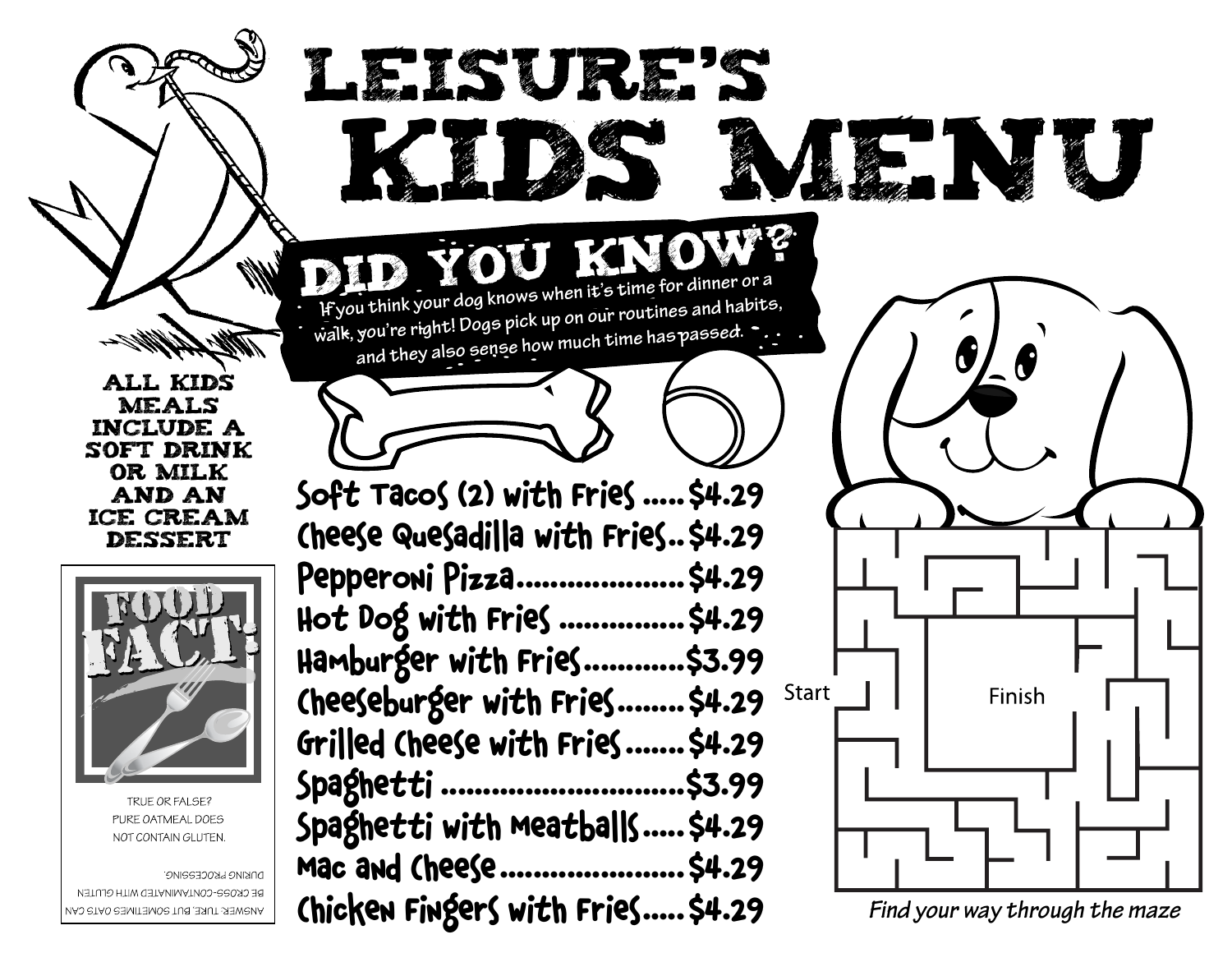All kids meals include a soft drink or milk and an ice cream dessert



IT IS WIDELY ACCEPTED THAT TH AVERAGE MAN AND WOMAN SHOULD CONSUME 2,500/2000 OF THESE PER DAY.

**ANSWER: CALORIES**